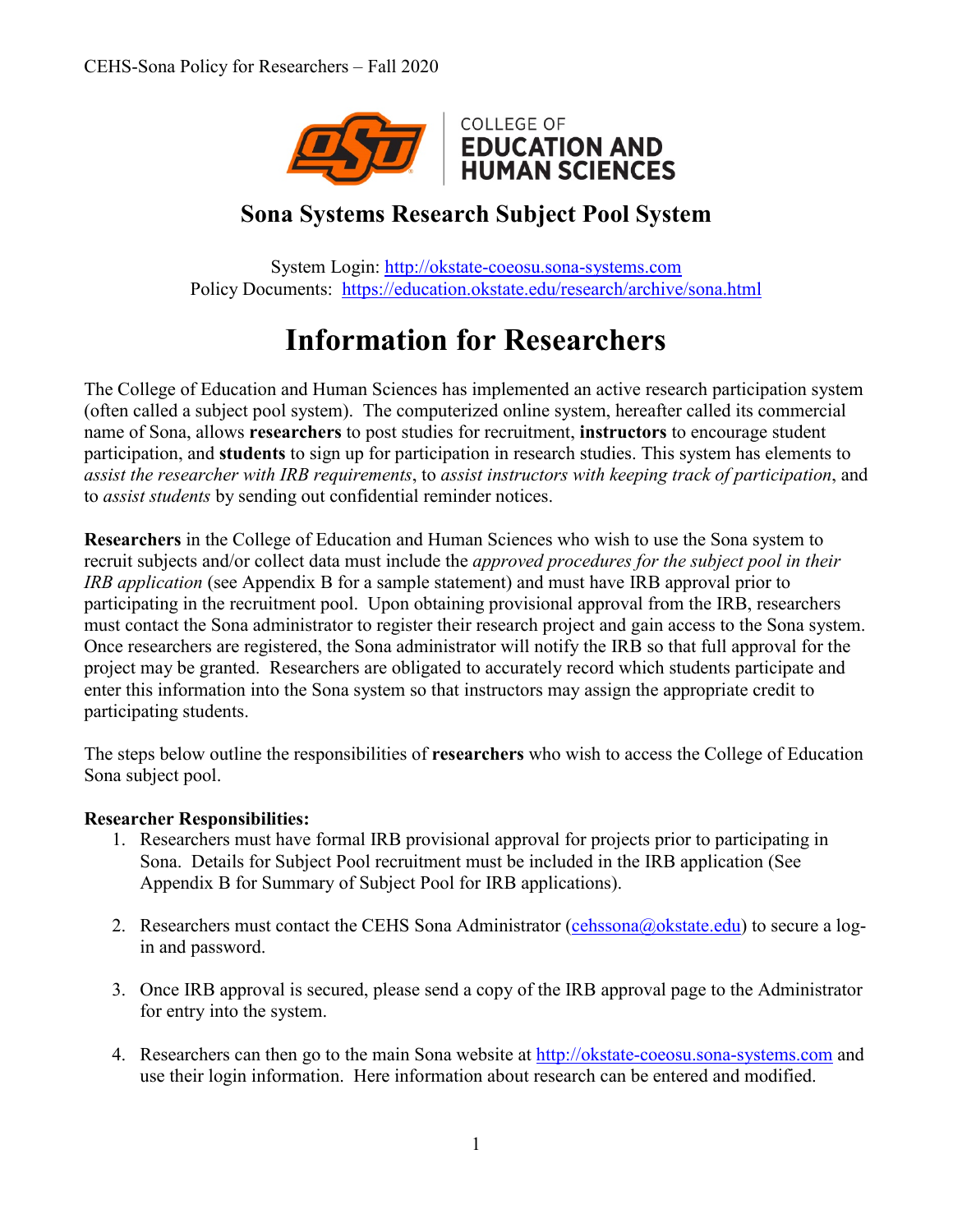CEHS-Sona Policy for Researchers – Fall 2020

- 5. Researchers must assign "timeslots" in the system. If the study is on-line, one timeslot ending on the last day that participants can access the study can be entered.
- 6. Once this process is complete the study will be activated and become visible to students.
- 7. The researcher can access the schedule of students who have signed up to participate.
- 8. If more than enough subjects show up to participate in a study (after having registered through Sona), all students must be granted full credit for having participated. Under no circumstances can they be turned away without receiving full credit.
- 9. Researchers must appear at the time(s) arranged for testing subjects. If this is not possible, the researcher must make arrangements for those subjects who show up to participate to be processed for full credit.
- 10. Researchers are expected to grant credit to those who participate in research in a timely manner. Sona participation closes the Friday of pre-finals week (dead week) at 5 pm. Instructors should be able to access their course reports showing credits granted by researchers by the Monday of exam week.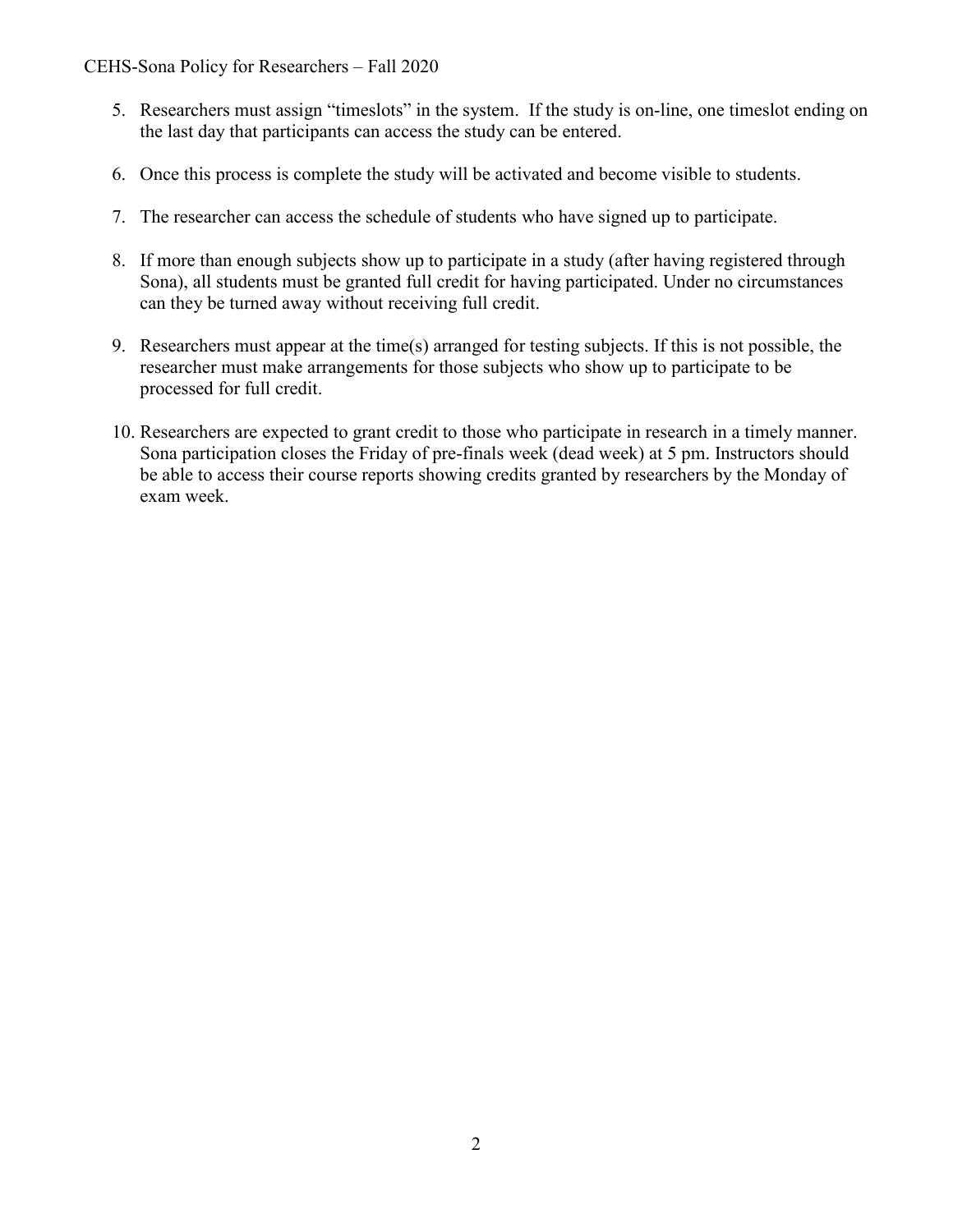# *Frequently Asked Questions*

### *Is there a way to look at the system before I sign up?*

Yes, if you would like to take a look at the CEHS Sona system prior to adding your study you can use these two accounts to learn more about the system. This way you can know what the system looks like for instructors and for students.

#### <http://okstate-coeosu.sona-systems.com/>

| Researcher login: sample.researcher password: sample |                  |
|------------------------------------------------------|------------------|
| Student login: sample.student 1                      | password: sample |
| Sample.student 2                                     | password: sample |

# *If I already have an IRB approved study, but did not mention Sona can I use the system?*

Yes, any IRB-approved study can use the system; however, if Sona collection was not mentioned in your original IRB, you will need to file a modification. Use the verbiage from the Appendix below to file your modification.

# *How much credit should I assign for my study?*

Credit is based on how long it takes participants to complete your protocol. One research credit is equal to one hour of participation. If you are using a set of questionnaires which takes approximately 30 minutes to complete, then your study is worth .5 credits.

### *My study does not appear to be having participation. What's wrong?*

The system needs three things for data collection to proceed.

- 1. The study must be **approved**. Have you emailed the Sona Administrator your IRB approval sheet? If not then you should do this today, you cannot begin collecting data until your study has been approved by the IRB and you provide evidence of this to the Sona Administrator.
- 2. The study must be **active** (visible). When you set up your study, you must select "YES" on the Active Study? Question.
- 3. Do you have **Available Timeslots**? Log in to your study and choose View/Administer Timeslots, then Add a Timeslot. Participants must first sign up to participate in your study and in order for them to do this you must have a timeslot available.

### *Does my online study need a timeslot?*

Yes, in order for participants to access your study link, you will need to provide a timeslot for them to sign up. You must have at least one active timeslot. Add a timeslot, put the last day to participate as 5:00 pm of the Friday of pre-finals week (dead week). The number of participants will be from your IRB.

### *Can I do qualitative research on Sona?*

Yes. You will still need active timeslots, though. Timeslots will allow you to designate where and when your data collection procedures will happen. Without timeslots, participants will be unable to sign up.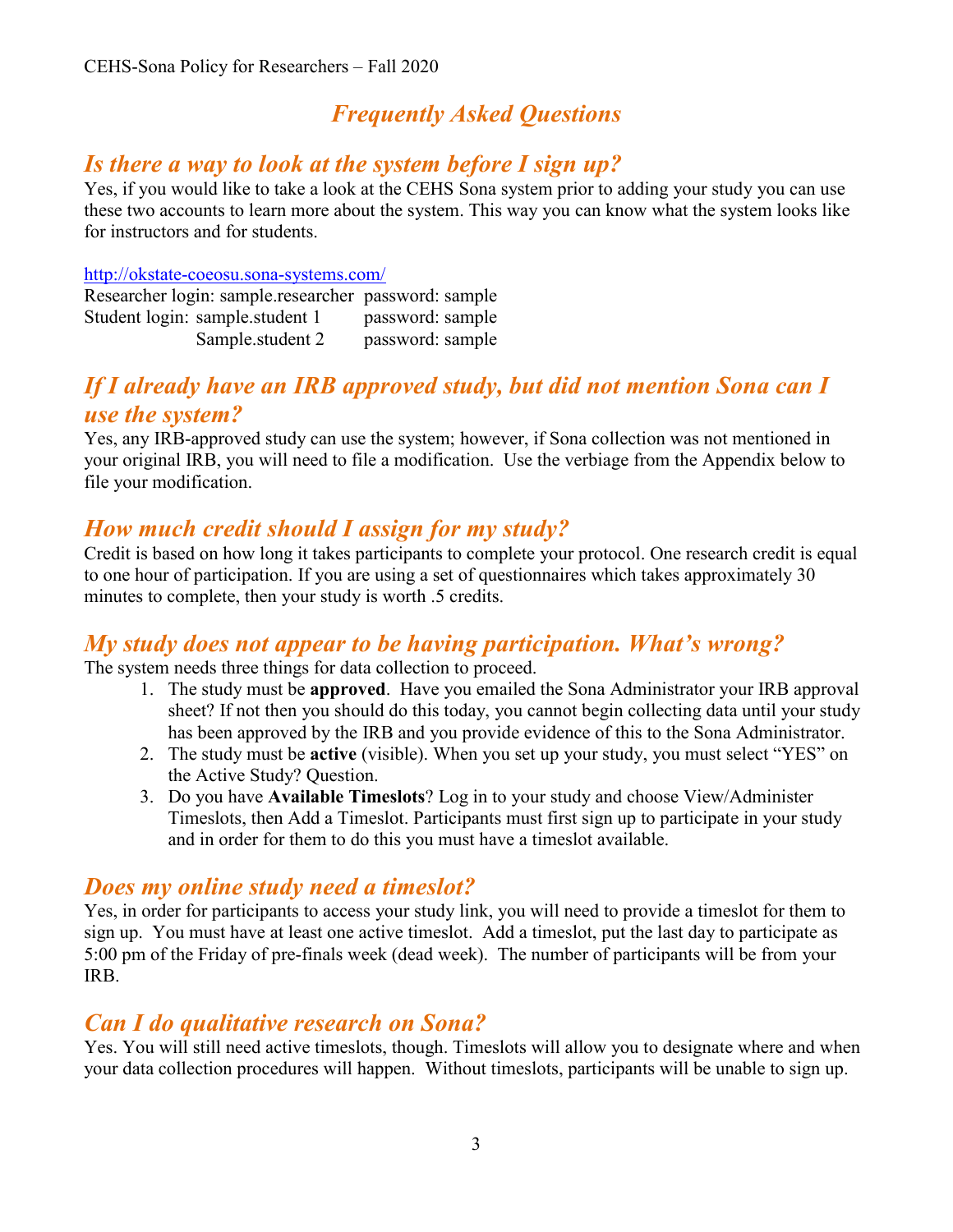# *How do I tell if participants who sign up on the CEHS Sona system actually completed my study?*

There are codes you can add for both Survey Monkey and Qualtrics that will import the Sona ID as a variable into your study. To find out how to use this feature, please consult the tutorials below.

**Survey Monkey:** If you are using SurveyMonkey, add ?c=%SURVEY CODE% to the end of the URL to make use of this feature. <https://www.sona-systems.com/help/surveymonkey.aspx>

**Qualtrics:** add "&id=%SURVEY\_CODE%" to the end of the URL. Then, go to your study in Qualtrics and set up a spot for embedded data in the survey flow option [https://www.sona](https://www.sona-systems.com/help/qualtrics.aspx)[systems.com/help/qualtrics.aspx](https://www.sona-systems.com/help/qualtrics.aspx)

### *Can I see what studies are available on the CEHS Sona system?*

Yes. If you log into your CEHS Sona researcher account, you will be able to choose the "All Studies" tab to see what studies are available to your students. You will not however be able to determine in which studies your students participated. This is in accordance with the confidentiality provision in the IRB approval.

# *Can I collect data for more than one semester?*

Yes, you can collect data for consecutive semesters if your IRB expiration date allows for this. If you will be collecting data for more than one semester, do not delete your study from the Sona system. By keeping your study up, participants will not be allowed to participate in your study again. In this way you can ensure that your participants are each unique subjects and not repeated measures.